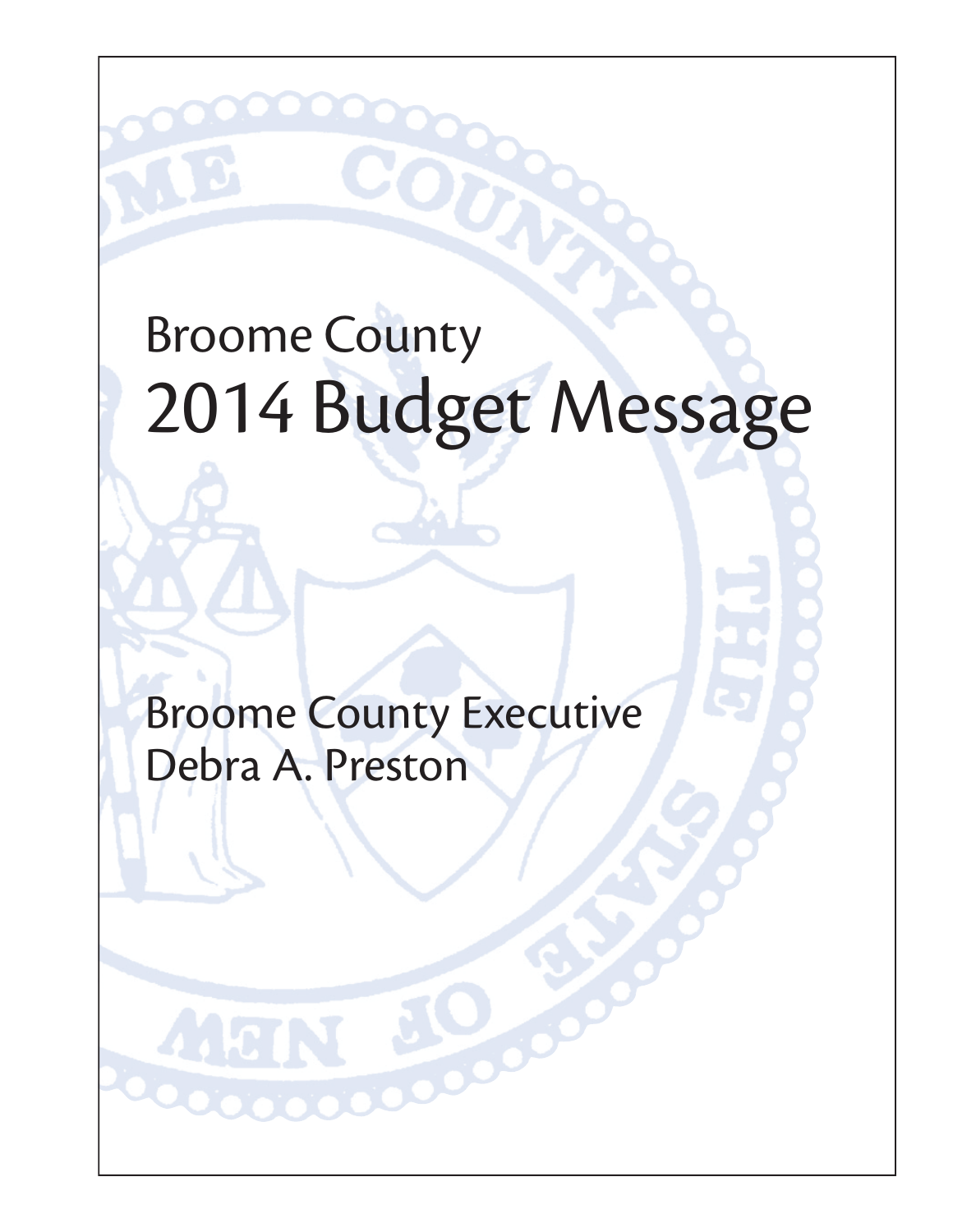Good Afternoon.

Chairman Marinich, Majority Leader Keibel, Minority Leader Reynolds, members of the Legislature, Department Heads, municipal leaders and Broome County residents.

Today we are gathered to hear about where the County is in 2013 and where we are headed in the future.

But first, today on this 12th anniversary of the terrorist attacks of September  $11<sup>th</sup>$ , 2001, let us pause for a moment of silence to remember the lives lost and the service and sacrifices of our United States Armed Forces and first responders throughout our Country.

Thank You.

I stood before you just under one year ago to tell you about the challenges we found upon taking office in January 2012.

Since then we have identified and corrected many inefficiencies in County Government.

Others are long-term problems that are not new to Broome County, but we must embrace a new philosophy for the future of our County and how we deal with these problems moving forward.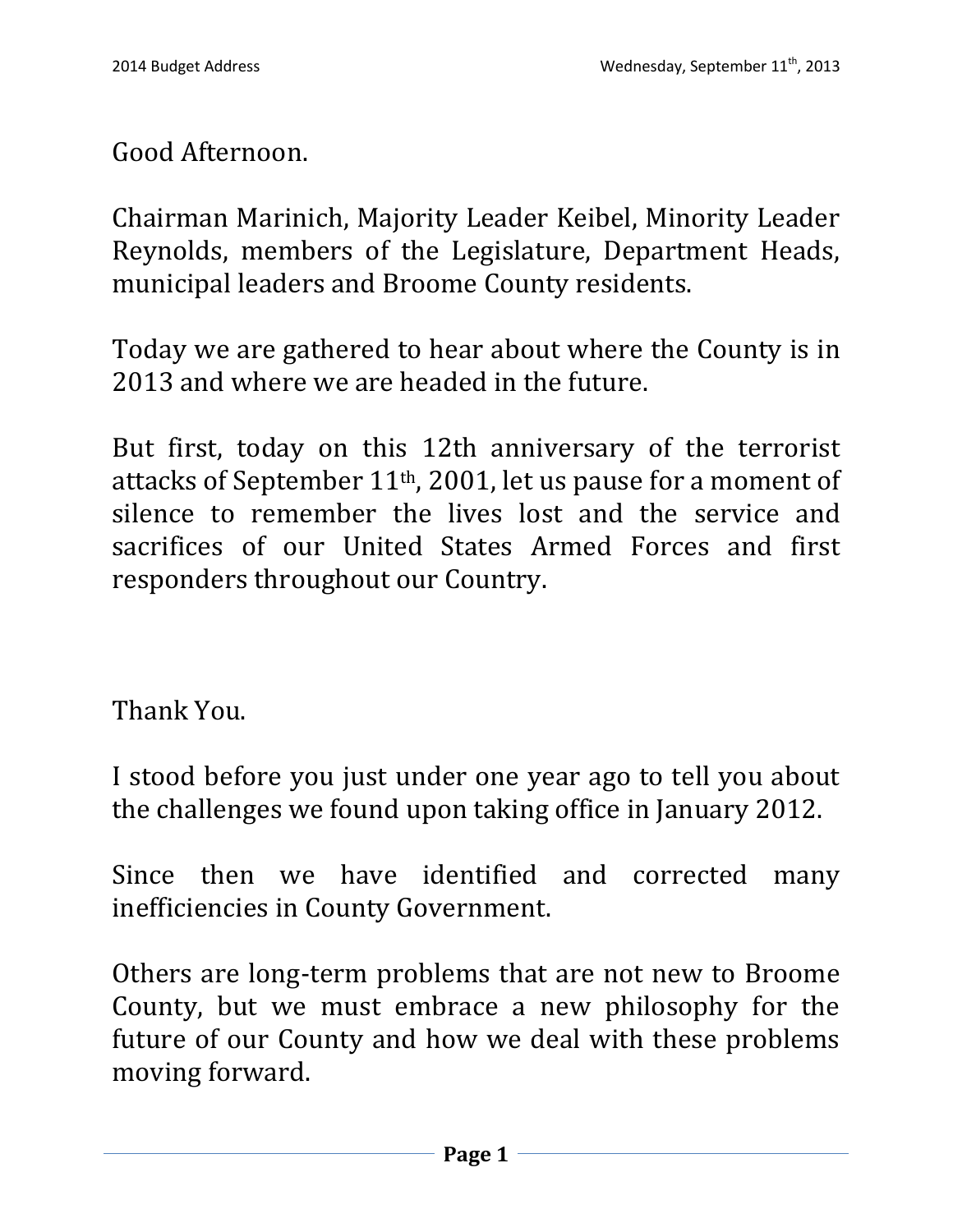Otherwise we will follow countless governments throughout the nation who have made major cuts, experienced major layoffs and even declared bankruptcy, like Detroit.

I will not let that happen to Broome County; that is not what the people elected me to do.

In 2012 we initiated new and innovative ways of offering services as we evaluated our delivery and how we pay for them; this resulted in a 0% tax increase for 2013.

This year, costs continue to climb, unfunded mandates continue to haunt us, and crippling union contracts negotiated by previous administrations, continue to limit our ability to provide basic services to the people of Broome County.

Today, I'm here to tell you that we will continue to make fundamental changes in the way County government operates.

Today, I deliver our proposed 2014 Budget, a Budget to best serve the 200,000 people of Broome County.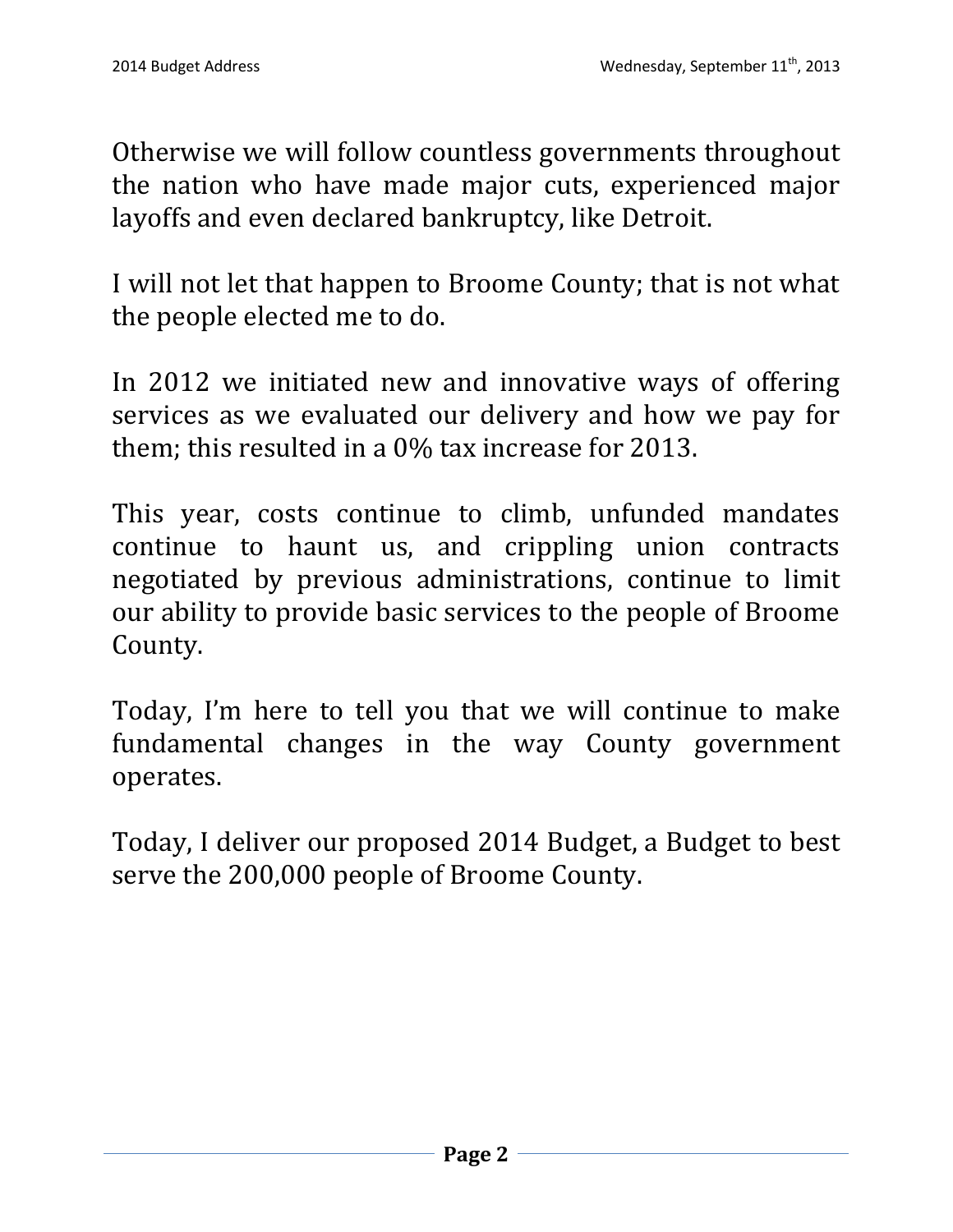# **Crippling Effect of Union Contracts**

Let me begin by saying Broome County has many talented and dedicated employees. The service that these fine individuals offer our residents is second-to-none.

Thank you to our employees for the work you've done for our residents and the work you continue to do.

As a whole, our employees are our greatest assets; you're with us every day on our roads, in our neighborhoods and Parks, you're with us every step of the way, and you should be compensated in a fair and equitable manner.

However, the contractual annual union raises the County has incurred over the last several decades need to change. Otherwise, our employees won't have a place to work, because the system as it exists today is unsustainable and set up to fail.

In 1994 employee salaries and benefits totaled **\$65 million**; in 2014 that figure has more than doubled to **\$134 million**; and we project that, if we don't act now, salaries and benefits will skyrocket to a colossal **\$322 million** by 2034.

Each year we face \$4.5 million of additional costs to fund contractual union obligations, regardless of merit or the County's ability to pay.

It's important to note that every \$679,000 in expenses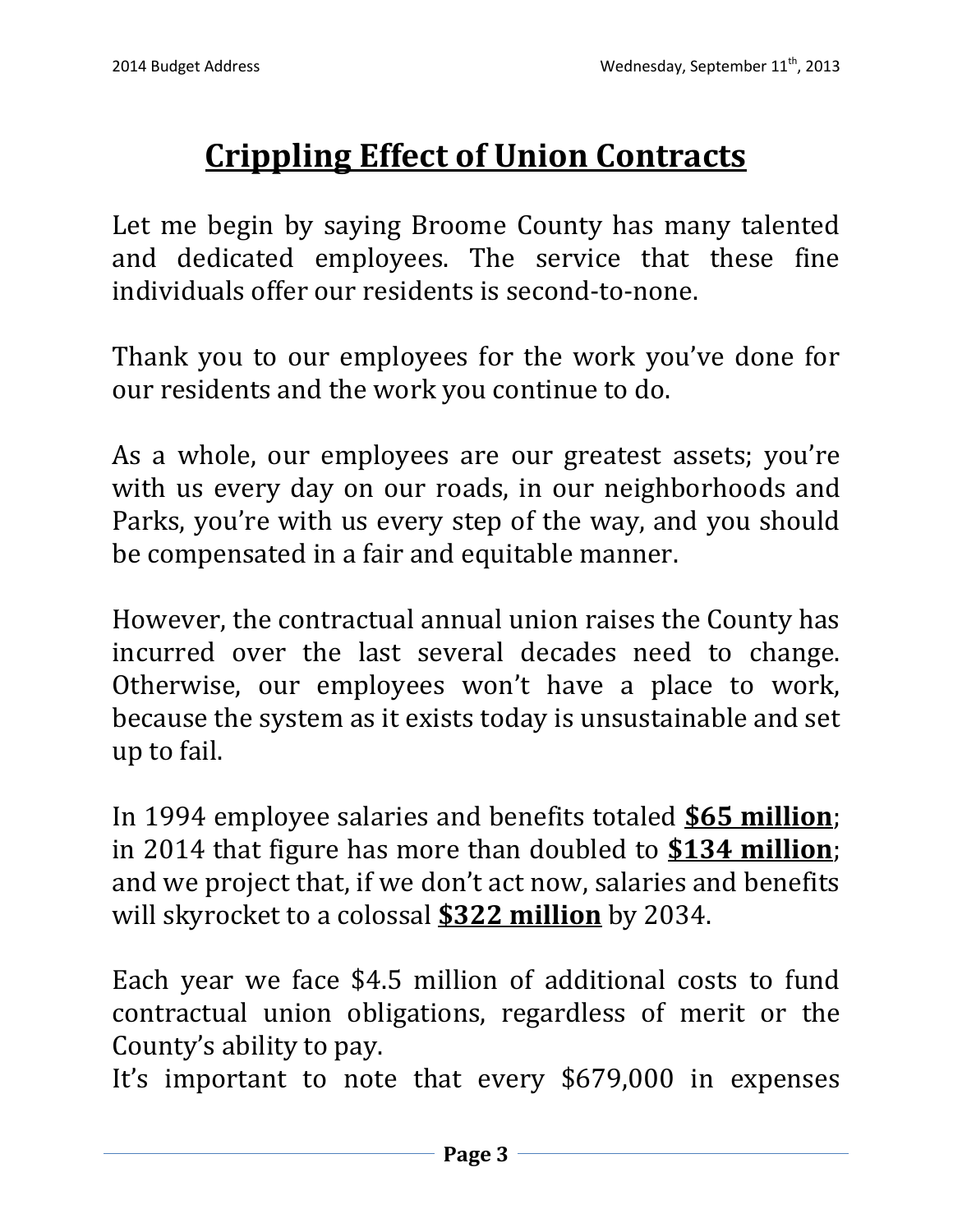equals a one percent property tax increase. This \$4.5 million figure alone would mean a 6.6% percent property tax increase for Broome County residents.

I've said since day one that County government should be run more like a business.

The private sector continues to experience layoffs, pay cuts and furloughs, but in Broome County Government, the unions have increased wages 27% on average since 2004.

Average private sector employees don't receive this, and they shouldn't be asked to pay for it.

Negotiations with two unions have begun, and over the next two years we will negotiate with the remaining six.

Again this year, prior to the Budget process we met with union leadership and asked for ideas on how we can save money and do things differently. Unfortunately, little was offered, which leaves us with few alternatives.

The nature of our negotiations will be about what the unions can give the residents of Broome County; not what the residents of Broome County can give the unions.

Enough is enough! We're all in this together. This budget is for the 200,000 residents of Broome County, not just the 2,000 Broome County employees.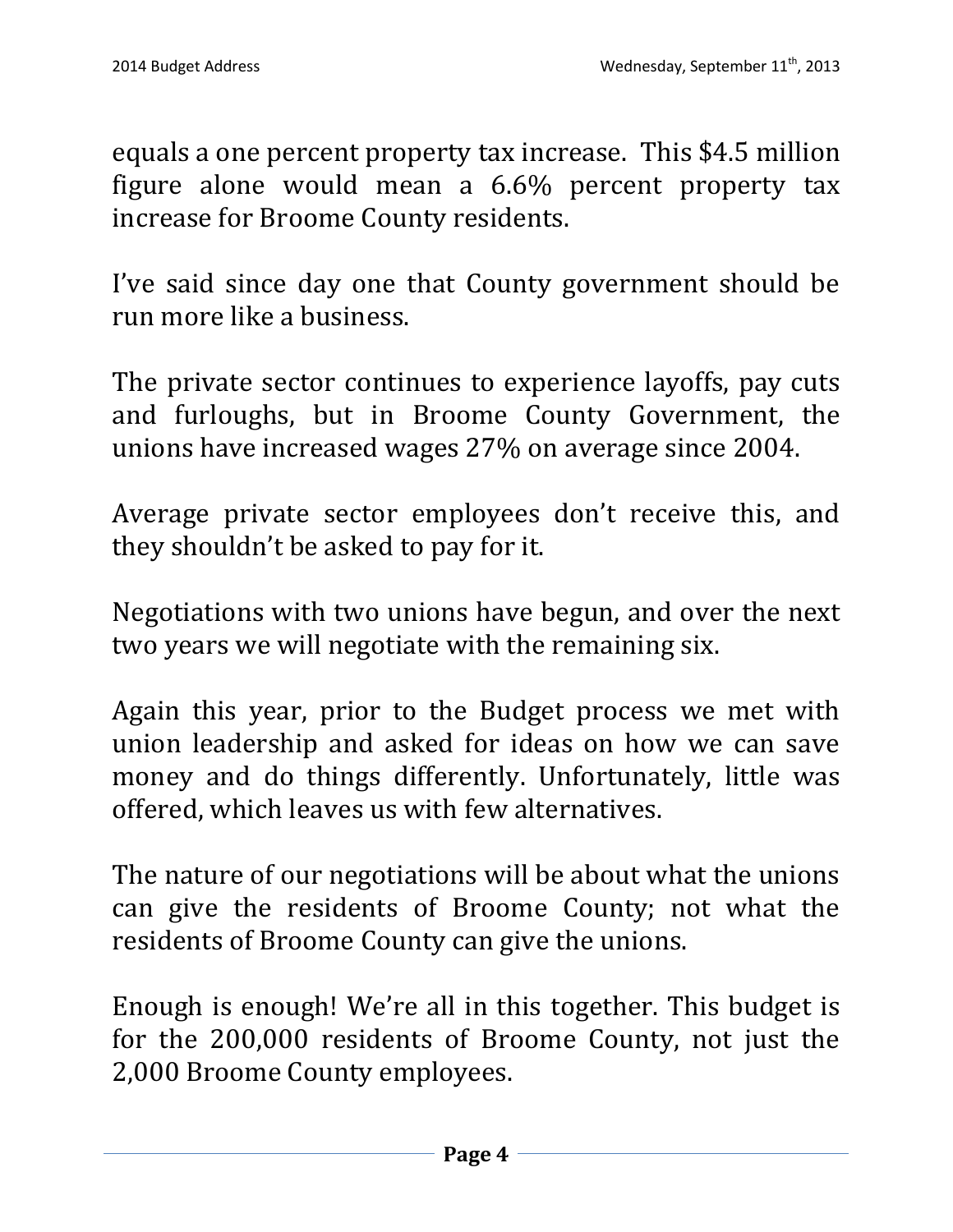A famous President once told a captivated nation in 1961 "ask not what your Country can do for you; ask what you can do for your Country."

To borrow this often quoted line, I'm calling on the unions to **ask not what your County can do for you, ask what you can do for your County.**

*Business as usual* in Broome County has come to an end.

The unions have an opportunity to be part of the solution to bring prosperity back to Broome County, and they **should** be part of the solution; if this seems unreasonable then we're going to have a serious problem as negotiations continue.

#### **The Cost of Obamacare**

Another famous President recently visited Broome County, and it was an honor to host such a distinguished guest.

What President Obama didn't share with those in attendance at his Town Hall meeting was the unprecedented costs we will soon incur due to Obamacare.

In 2014 alone we project Obamacare will cost Broome County \$1.6 million in additional premiums and other health care costs.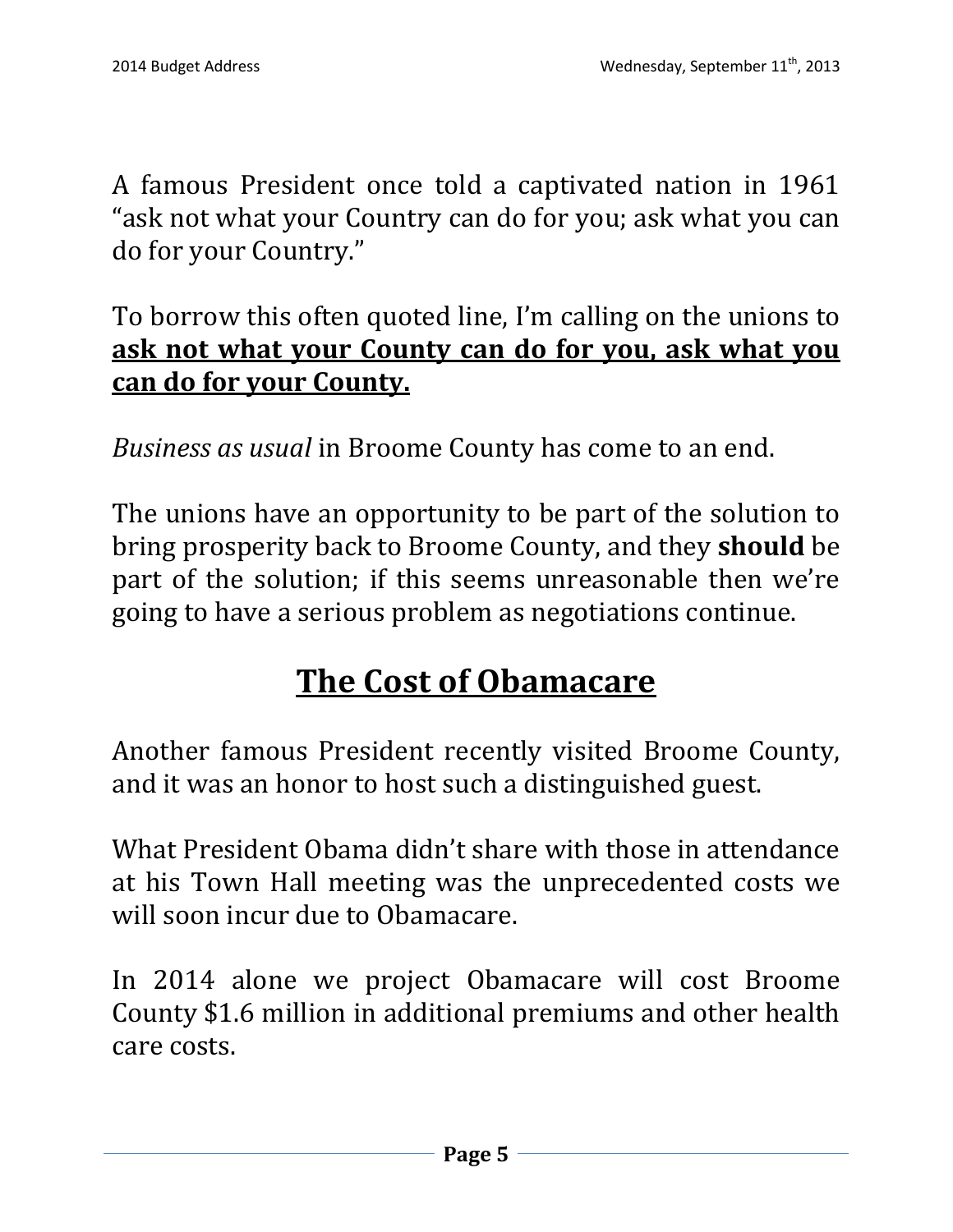This is not a commentary on the merits of Obamacare and what it means for our nation; these are the facts on how it will affect Broome County next year.

As I've said over and over again, Broome County should be run more like a business.

The private sector is also struggling with the costs of Obamacare and how it will affect their operations.

UPS, a global leader in delivery services, has stated they will no longer be able to cover employee spouses on their health insurance, as they are projecting an 11% increase in health insurance costs in 2014.

The University of Virginia, a leader in public education, is also planning to drop spouses from health coverage in 2014, as they are projecting a \$7 million increase in health insurance costs next year due to Obamacare.

Here in Broome County, many businesses are experiencing similar difficult decisions.

I am not suggesting in Broome County that any spouse or family health insurance plans be affected, but these are real examples of the harsh realities hitting both the public and private sectors in 2014.

Unfortunately, someone has to pay the bills.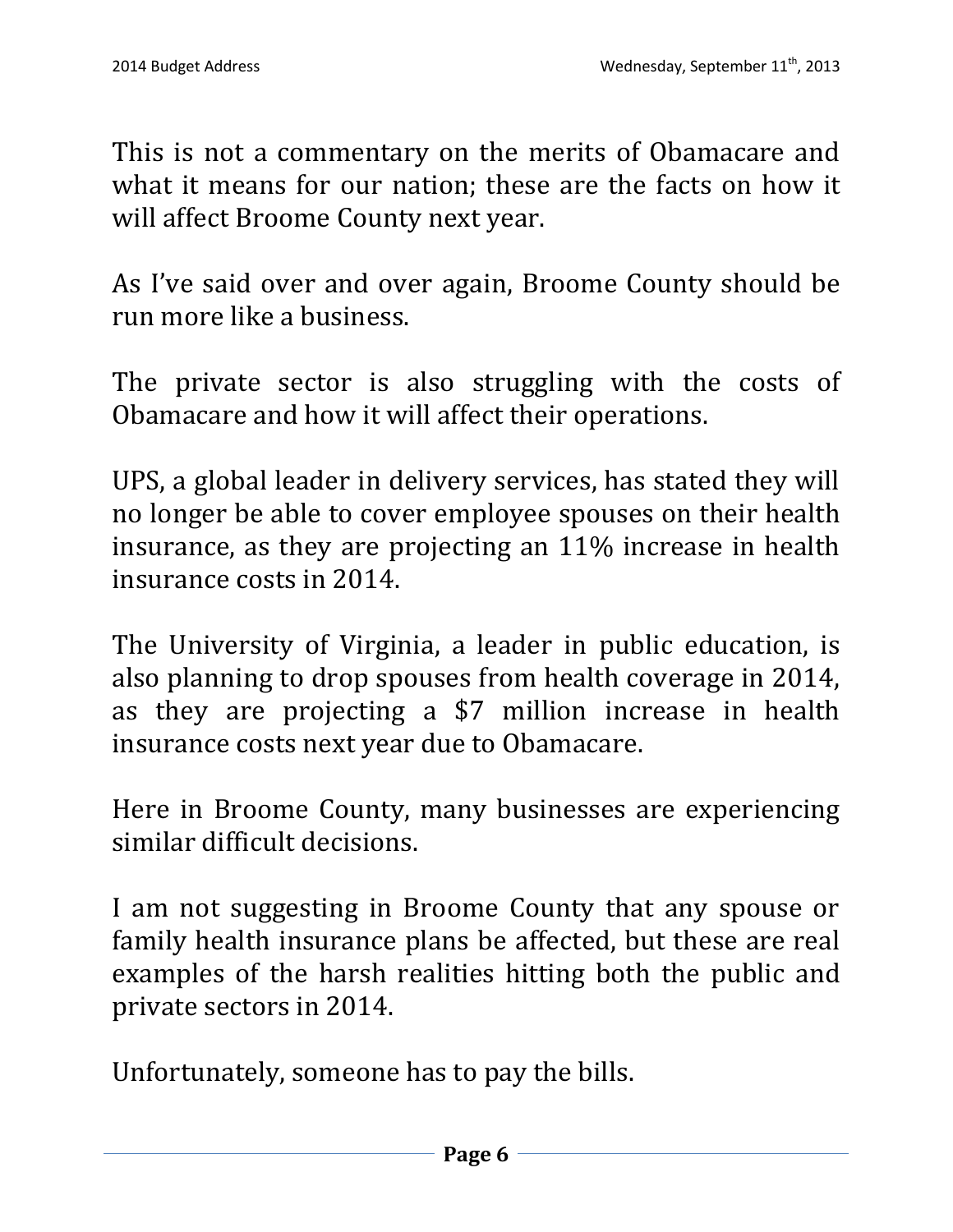# **200,000; not 2,000**

Last year we identified \$4 million in recurring savings that our taxpayers will see every year. Those savings continue into the future but are overshadowed by our ever growing cost structure. This curve is unsustainable.

As we present a responsible Budget for 2014 we are continuing to refinance debt.

Upon taking office, we were left with \$20 million in annual borrowing needed each year just to cover cash-flow to pay our bills.

Last year we cut this annual borrowing from \$20 million to \$15 million and cut the term from one year to seven months.

But that wasn't enough; the County should never have to borrow for operational costs.

In 2014 we will again cut borrowing, from \$15 million to \$12 million, and cut the term from seven to four months.

We will continue this trend until operational borrowing stops.

A fund balance is essential to operations.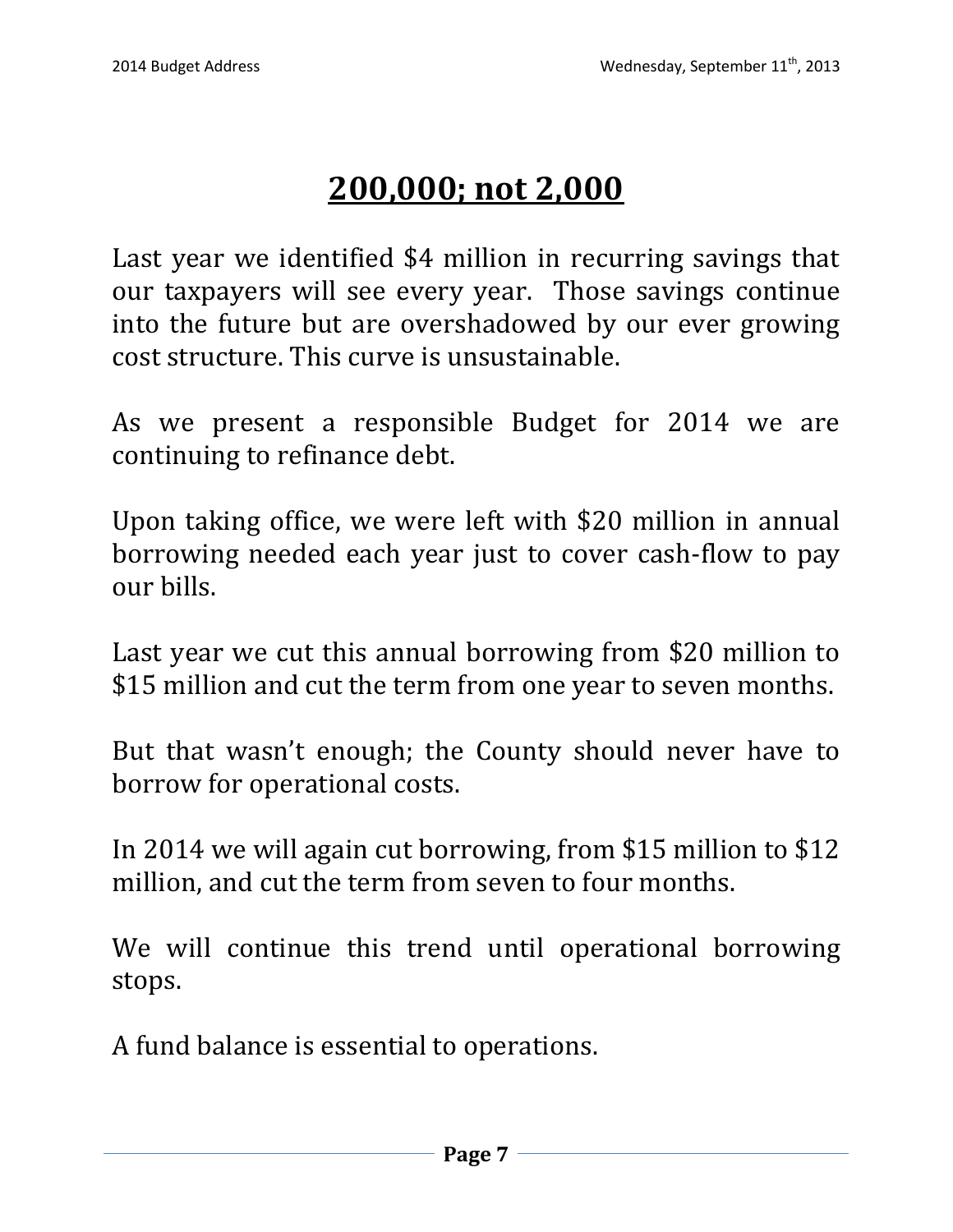It is a common and prudent practice for municipalities to use a portion of their unreserved fund balance to offset increases in taxes. However, it is not fiscally prudent to reduce fund balance from a \$6.4 million dollar level to a \$25,000 level as was done in the past. The fund balance policies of the past were irresponsible and will not occur while I'm in office.

Next year we will utilize \$2.1 million of our general fund balance to keep our tax rate within reason, and we still project our fund balance will grow as recommended by the Comptroller's Office. We're moving in the right direction, as this is \$300,000 less than we used in 2013.

This year again we've offered a Retirement Incentive for our employees to consider and the County to realize even more savings.

Sixty employees will take this offer by the end of the year, for a total of \$570,000 in projected recurring savings.

Essential positions will be filled, but new hires will come in at lower salaries and at Tier VI of the State Retirement System, which will mean big savings in the years to come.

We are looking at innovative ways to fill vacancies and merge operations and duties of specific positions across multiple Departments.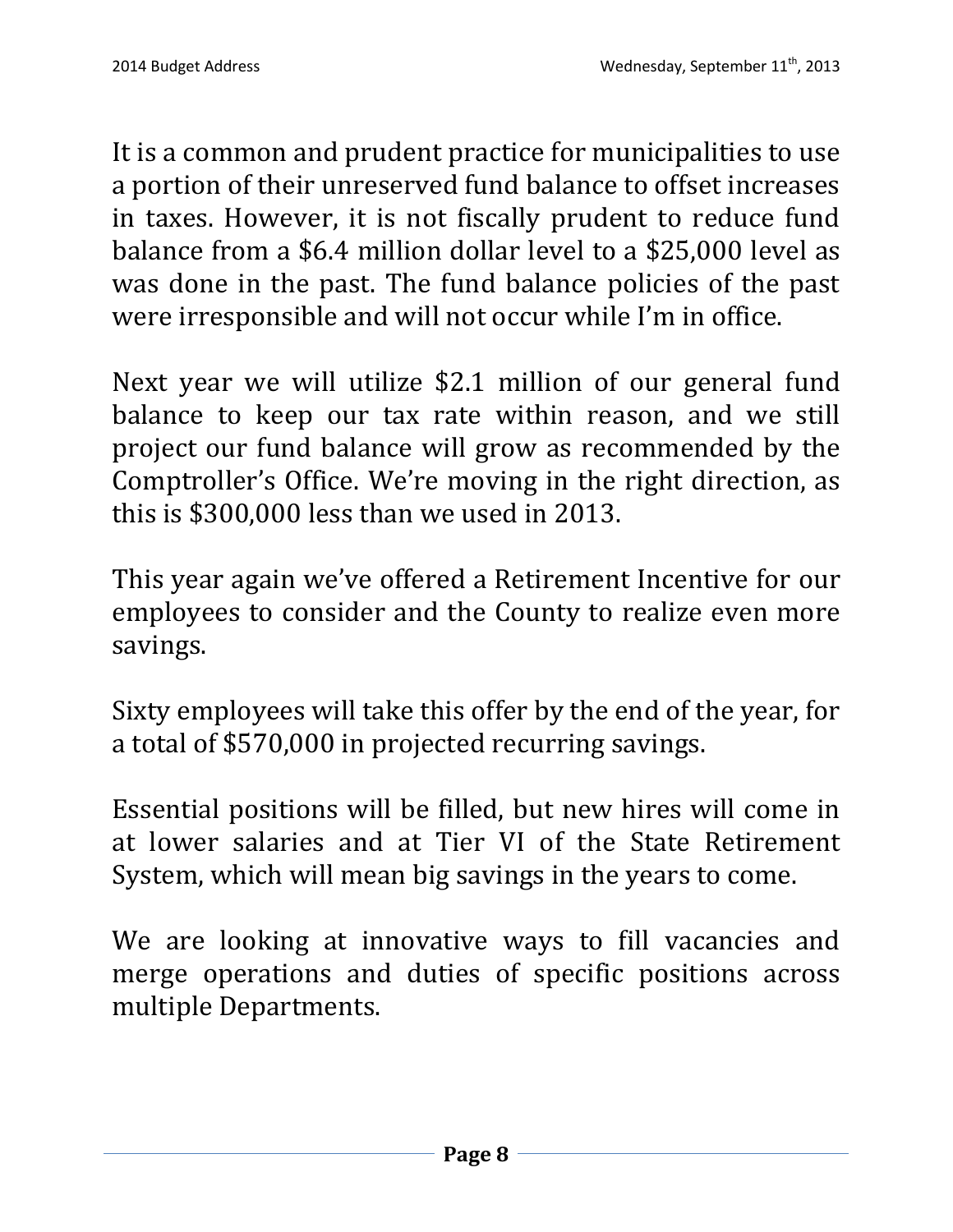One of these mergers is a split position between Aviation and Transit, which will oversee finances in both Departments, at a savings of \$52,000 annually. This is a sign of things to come as we move forward and look for additional ways to provide the same services to our residents at a lower cost.

We also plan to consolidate two clerical finance positions between the Library and Transit.

In our IT Department, we will hire a new outside contractor to work on technical and hardware issues rather than adding to County head count.

By using private resources and outsourcing certain operations we will boost local businesses, avoiding competition with the private sector, and keeping Department staffing at reasonable levels.

We must change the way we deal with human resources including how raises are given. They can no longer be based on protection and patronage.

In just five years, union raises have escalated an average of 13% while administrative raises have only increased 2.5% well below the rate of inflation.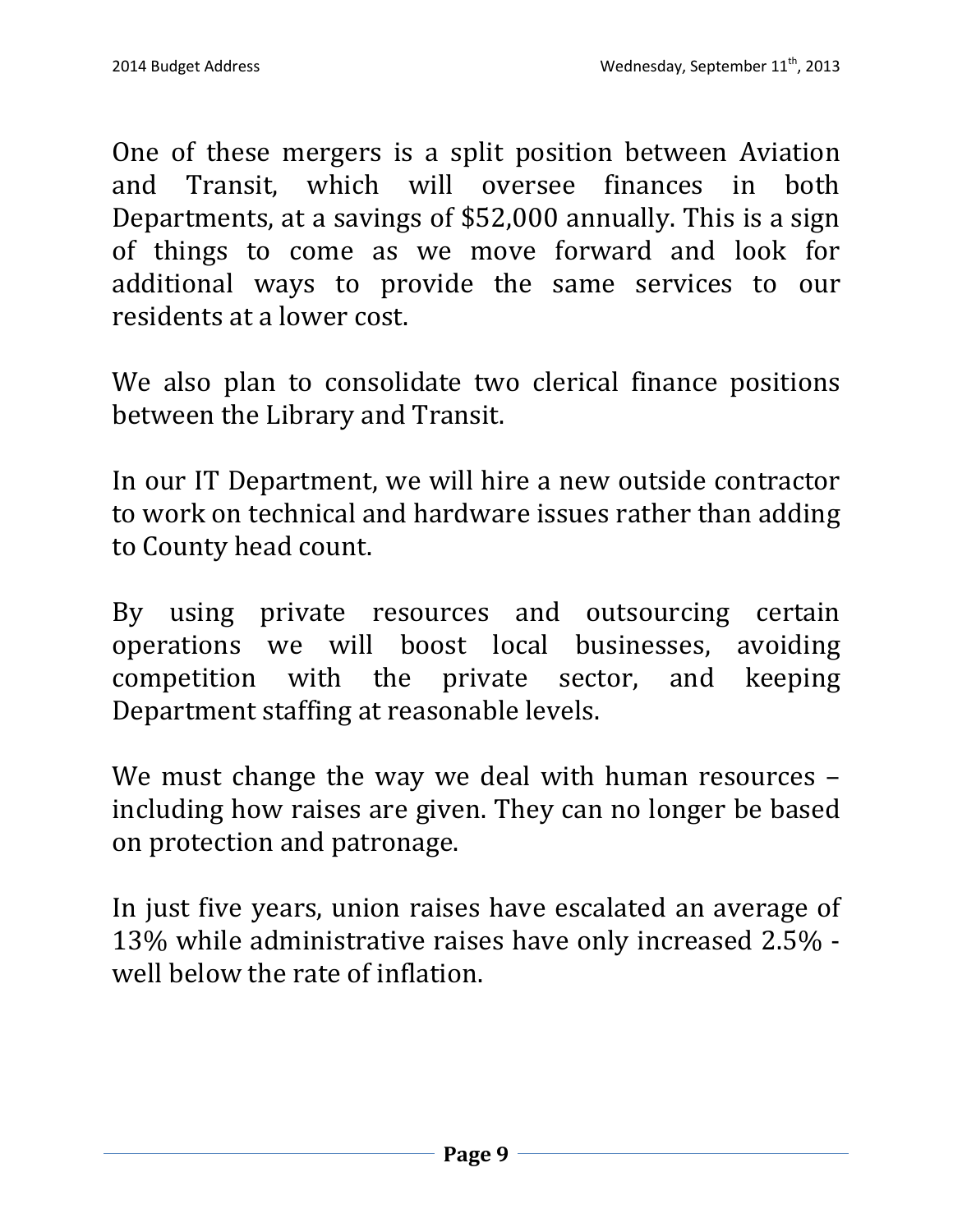My 2014 budget includes very modest raises for non-union administrative employees, who haven't seen increases in several years.

## **2.97%**

I am extremely proud of the work of our Departments and employees over the first nine months of 2013, and know we will take this momentum into 2014 building on our many achievements as we provide basic services at a responsible and reasonable level.

When we began the budget process we were looking at a 24% property tax increase for 2014, based on prenegotiated union contracts, the costs of Obamacare, increases in the cost of providing public transportation, a County-owned Nursing Home and a continued commitment to the safety of our residents.

However, due to the hard work of my staff, and department heads and our dedication to best serve the people of Broome County, we have crafted a responsible budget that calls for a modest 2.97% property tax increase for 2014.

Due to our hard work over the last 21 months, Broome County's adjusted property tax cap mathematically equates to approximately 3.7%. This is Governor Cuomo's infamous Tax Cap, and the formula is very confusing.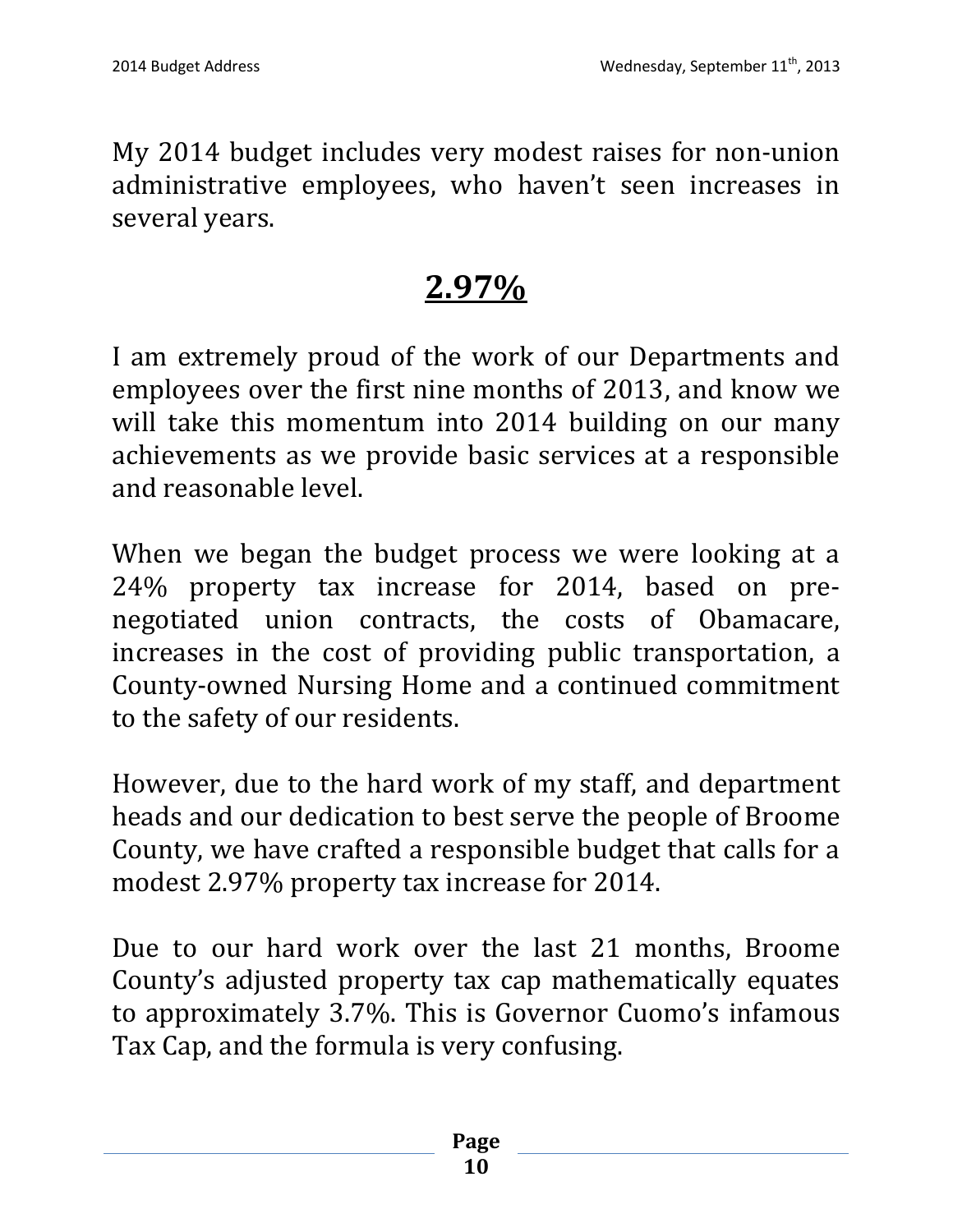Let me state that again: Our State Tax Cap is 3.7%, and we're proposing an increase under it at 2.97%.

Our proposed 2014 Budget is well in line with the rate of inflation, despite continued cost increases and decades of ignored upgrades to our Jail and Nursing Home, unfunded mandates from the Federal and State governments as well as costs associated with Obamacare and union contractual obligations.

This Budget will continue to fund essential services in Broome County as we invest in public safety and make education, energy development and increased care for our most vulnerable populations a priority, all while keeping our promise to share more sales tax money with our municipalities.

#### **Municipalities**

As a former Town Supervisor I know the tremendous needs our municipalities are facing.

Last year I committed to a reasonable and responsible plan to restore the sales tax split to an even 50/50 between the County and municipalities over a series of years; in 2013 we gave 10% back.

In 2014 I'm keeping my promise and giving an additional 10% back to our municipalities, which adds up to \$1.7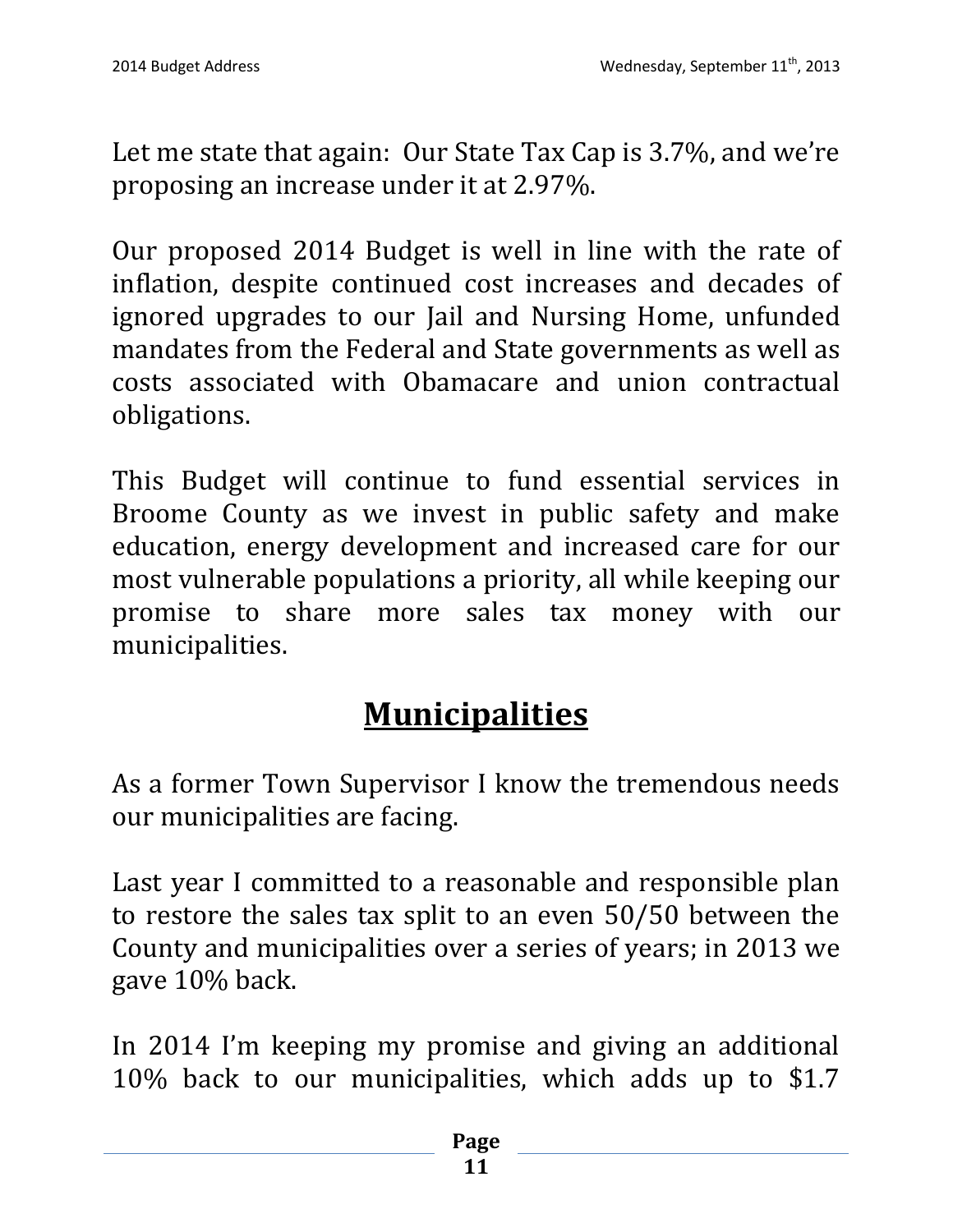million more than before I took office.

My team and I recently met with municipal leaders to provide them with sales tax projections for 2014 and an overwhelming majority of them are supportive of our plan.

But let me clear up a misconception about sales tax: the County is not sitting on millions of dollars of sales tax money! Increases we saw in 2012 were a result of floodrelated purchases following the devastation of Tropical Storm Lee and are one-time spikes we cannot factor into our year-to-year Budget. When it comes to the sharing of sales tax with our municipalities, if we gave it all back now we would be right back at their doorsteps asking for it again in the near future and that is not responsible budgeting.

In other parts of Upstate, other counties are moving in the other direction – taking more and more Sales Tax revenue *away* from municipalities.

But not here in Broome County. Because I'm committed to keeping my promise.

Budgeting gimmicks and one-shot deals are not a responsible way to craft a Budget for the 200,000 people of Broome County, and I'm committed to producing a Budget to benefit all of our residents while boosting aid to our municipalities, but I will only do it in a fiscally responsible way.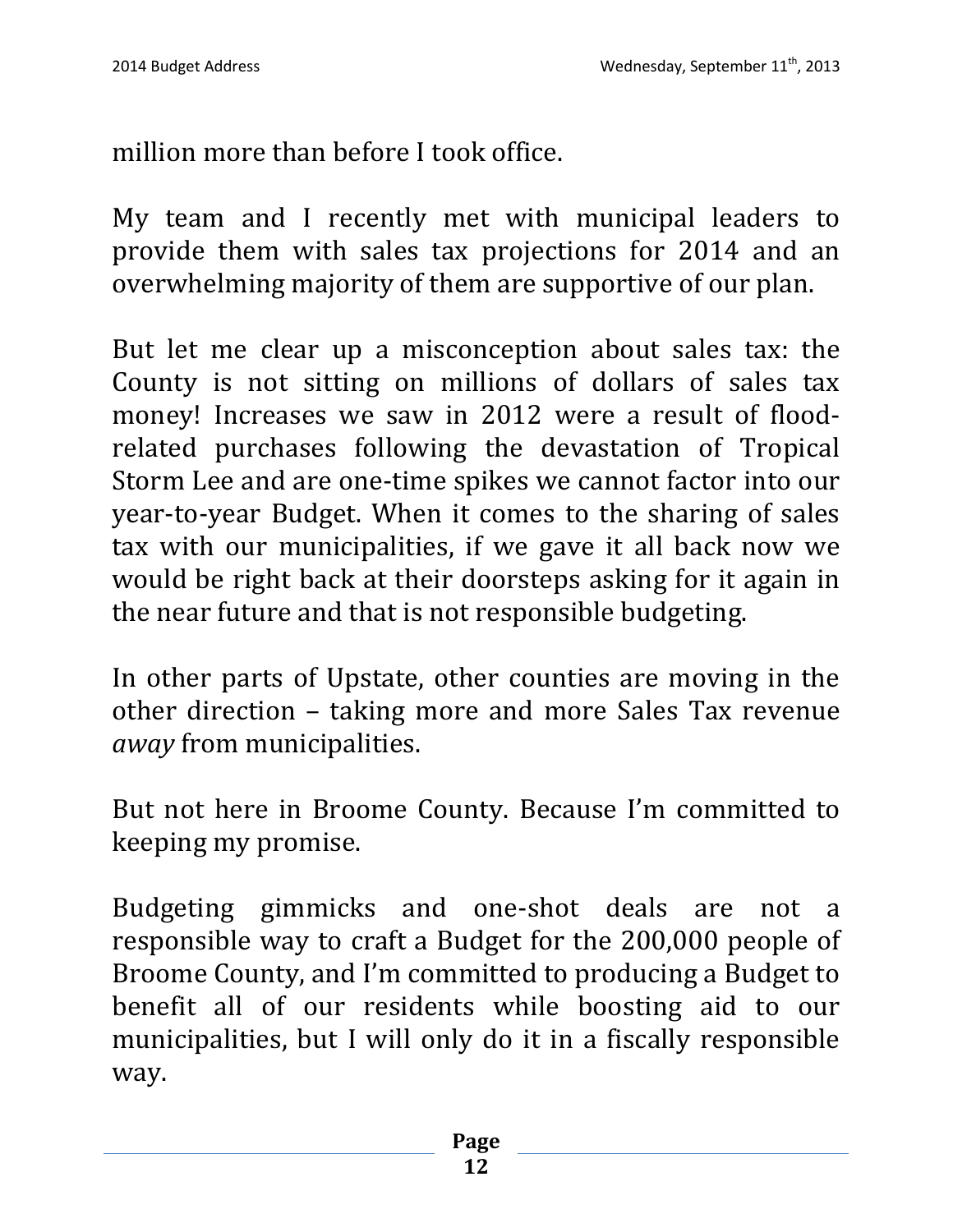Next year we will also refund \$34,000 to the City and Towns who utilize the Broome County Front Street Dog Shelter.

While revenue is up at the Dog Shelter, we want to share this surplus with the municipalities who contract with us to provide dog control.

I am not interested in sitting on a revenue surplus when the money can be better utilized in our City and Towns.

We are also continuing Shared IT Services with municipalities who expressed interest in technical assistance from the County.

We are moving ahead working with the Towns of Chenango, Dickinson and Union and the Village of Johnson City, and the invitation is still open to other municipalities to join this money-saving effort.

I've said it before and I'll say it again, it's our municipalities that are Broome County; decisions are being made to best serve our 200,000 residents, not just those who work in government plaza or view the County from the comfort of the County Office Building.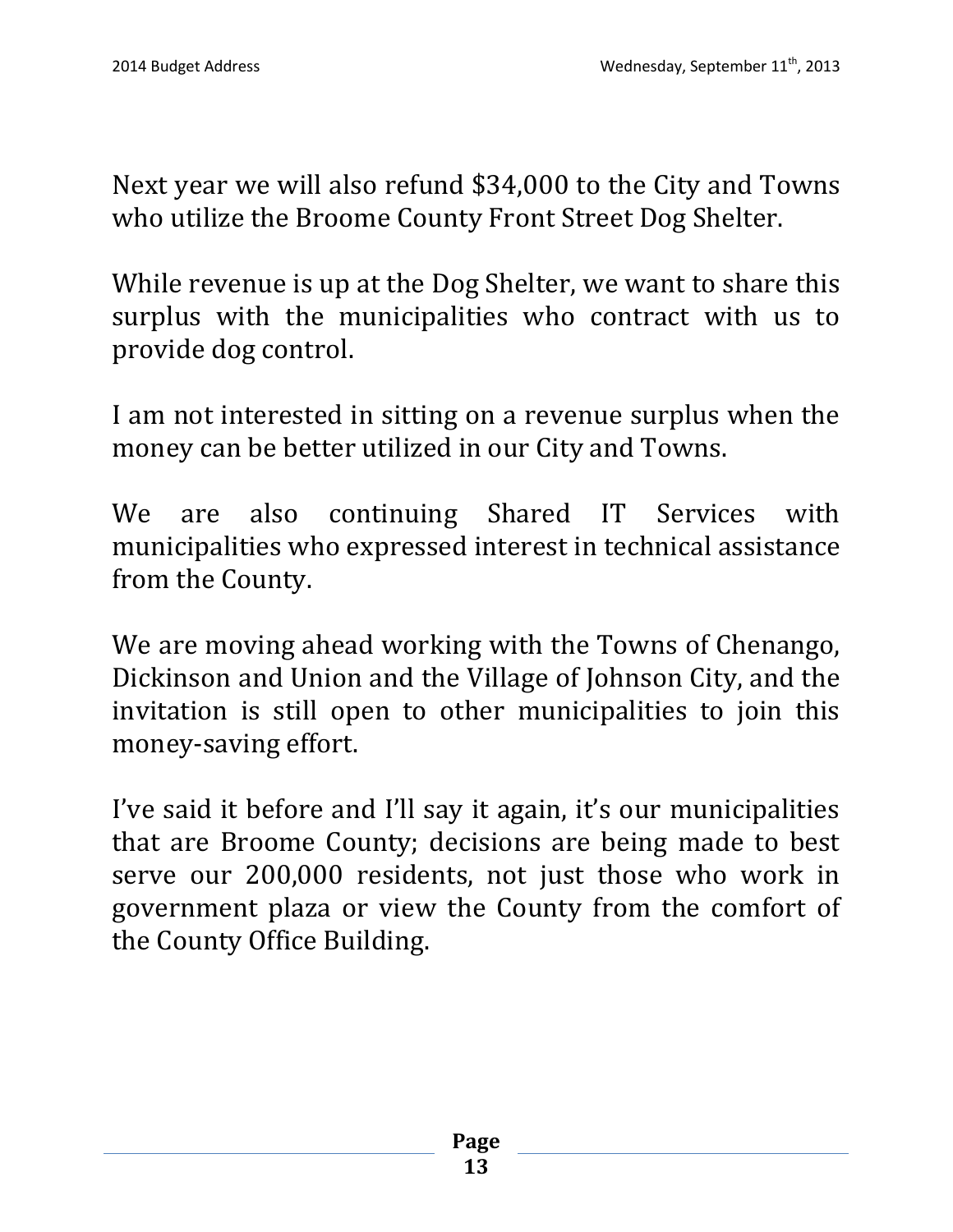## **Contract Agencies**

Throughout our community many agencies including the Chamber of Commerce, Binghamton Zoo at Ross Park, Broome County Arts Council, Cornell Cooperative Extension and many more enhance our quality of life in Broome County.

It pains me to have to cut County support to these agencies, which provide important and culturally significant services to our residents and those who visit our region.

However, our Hotel/Motel Tax, the funding source for these agencies, is projected to decrease by \$400,000, from \$1.9 million to \$1.5 million, and we cannot subsidize it at the expense of property taxpayers.

These contract agencies will see an 18% cut to make up the difference; no one wants to see this happen as we all have our pet agencies, but it's not responsible to subsidize funding for these agencies on the backs of our property taxpayers.

#### **Public Safety**

While arts and culture are important, the most important service we provide is public safety.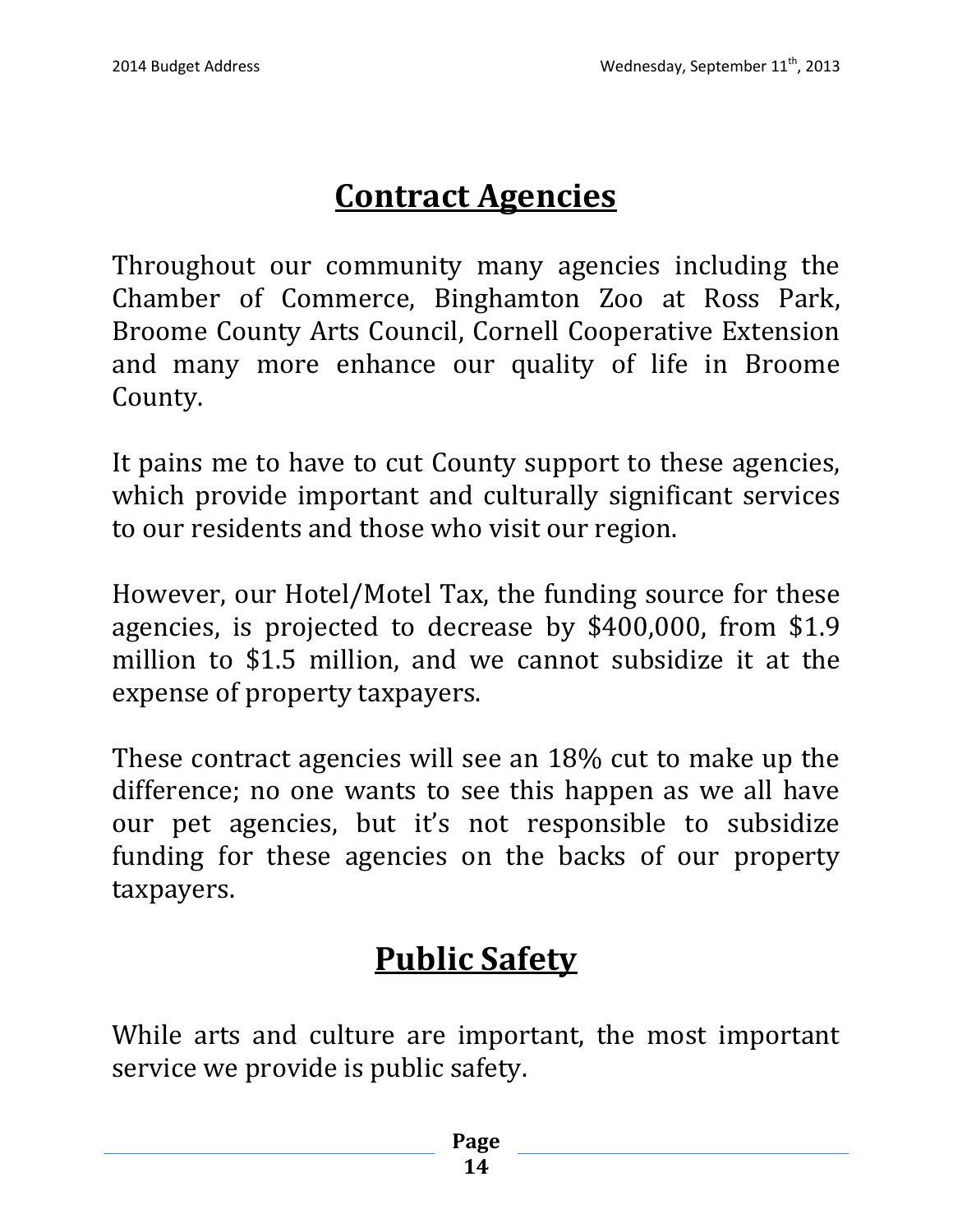The safety of our residents is the top priority of Broome County and will remain a top priority of mine.

On average we spend less than other Upstate Counties on public safety.

Crime is on the rise in Broome County and across the Country; we must be able to meet and combat these challenges.

If we cannot protect our residents, nothing else we do matters.

For nearly a decade, an unfunded mandate from the State to enlarge our Jail Medical Unit has been debated and delayed; we cannot wait any longer to meet this requirement, as New York State has mandated this upgrade and this can has been kicked down the road for too long.

Each year that this project was put off, the costs have continued to rise.

We've also come up with a plan to help address the number of inmates, while decreasing the number of inmates sent to other jails.

We will convert the existing gym at the Jail to prison-style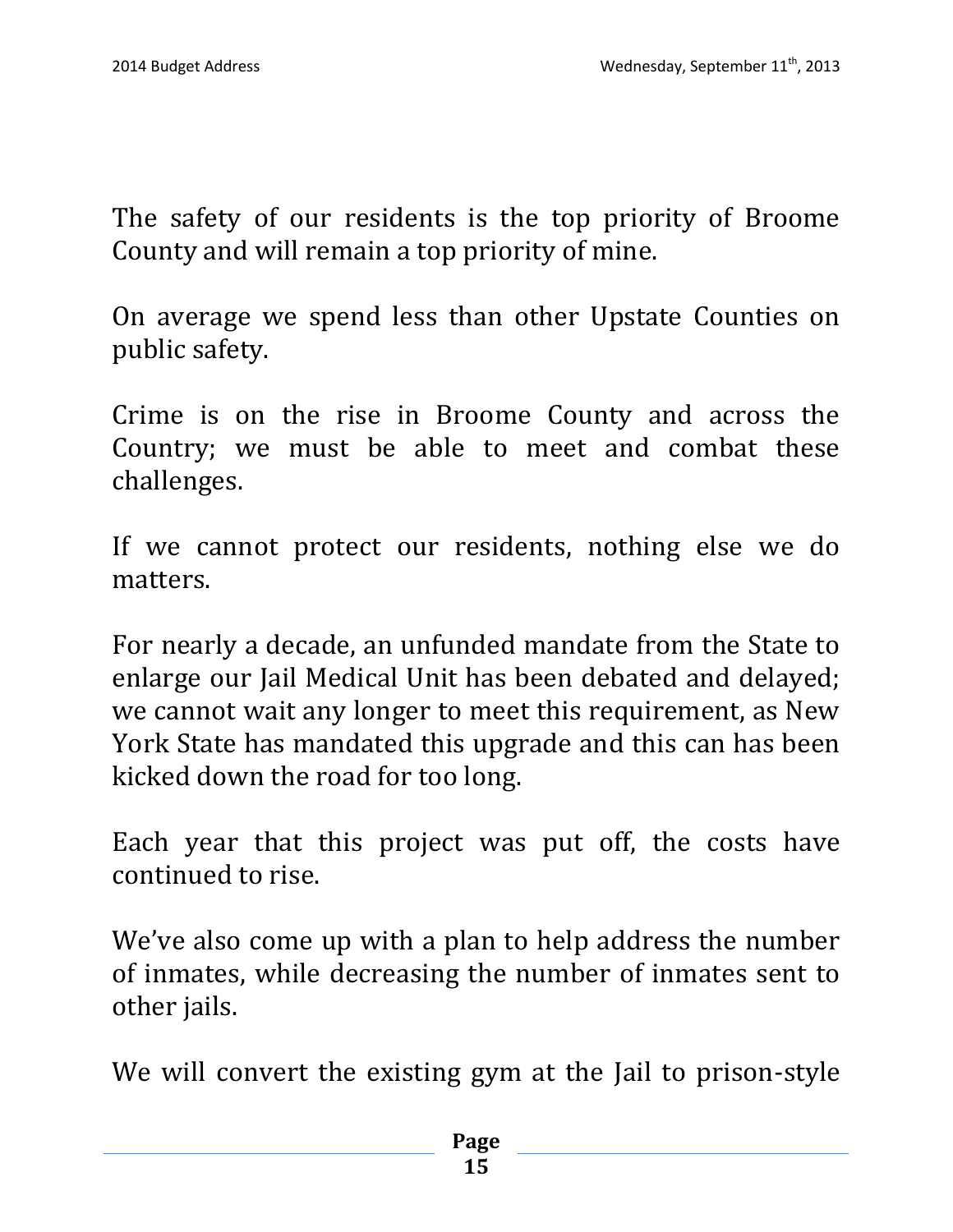dorms.

Forty-eight new beds will mean fewer expensive board-outs.

We are also boosting public safety in other areas, including our Office of Emergency Services, by refunding two dispatch positions, due to the growing number of calls.

In addition, we are adding a new Assistant District Attorney dedicated to fighting crime, and one Probation Officer aimed at eliminating the bureaucracy associated with the justice system.

These new investments will mean more public safety now and less public expense later.

At our Department of Social Services we are adding an additional Child Protective Services Unit of three employees to meet the increased demand of cases to best serve our most vulnerable population, our children.

Our children are our most valuable resource and must be protected; none of them asked to be presented the circumstances that brings CPS into their lives, but we must ensure that we are there to defend and stand up for them. Otherwise, no one else will.

We are also aggressively pursuing grants to further increase our police presence on the streets and in your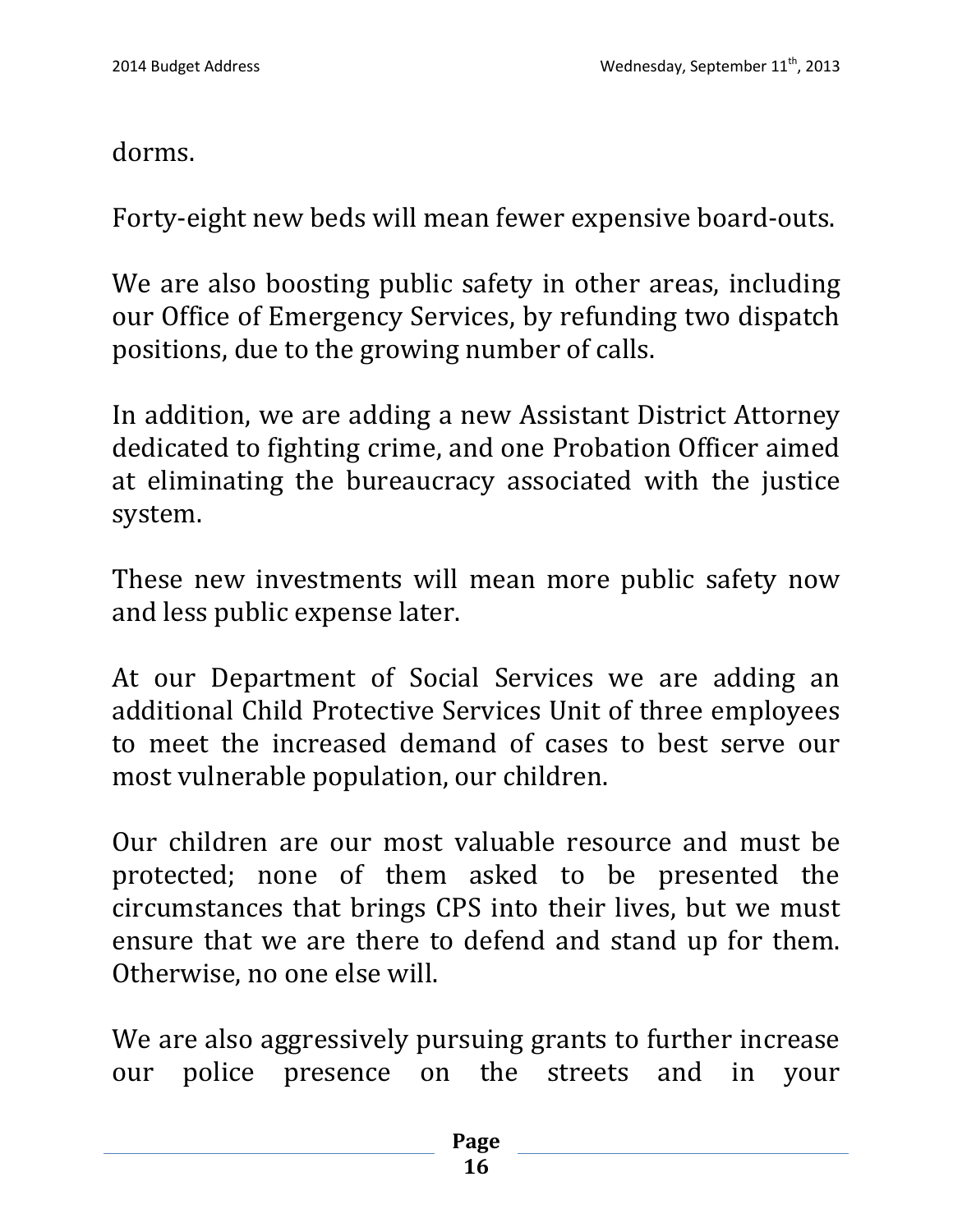neighborhoods; including a federal COPS Grant to maximize community policing.

I'd like to thank Sheriff Harder for his leadership on this issue as he takes public safety as seriously as I do.

## **Transit**

Our transit system and fleet of busses are an area we closely monitor and make constant improvements to best meet the needs of our transit users.

In fact, one of my Deputies, John Bernardo, has likely spent more time at Transit than any previous Deputy. Thank you for your hard work John, as we make the difficult decisions that the people elected me to do.

In 2012, upon taking office, we inherited a fleet of 32 busses that badly needed to be replaced.

For too long, the can has been kicked down the road, and decisions critical to the future of public transportation in Broome County have been put off.

#### **I don't believe in kicking the can down the road and I don't believe in excuses.**

In 2012, thanks in part to Congressman Richard Hanna and Chairman Jerry Marinich, we were awarded a State of Good Repair Grant to replace seven busses, and those busses are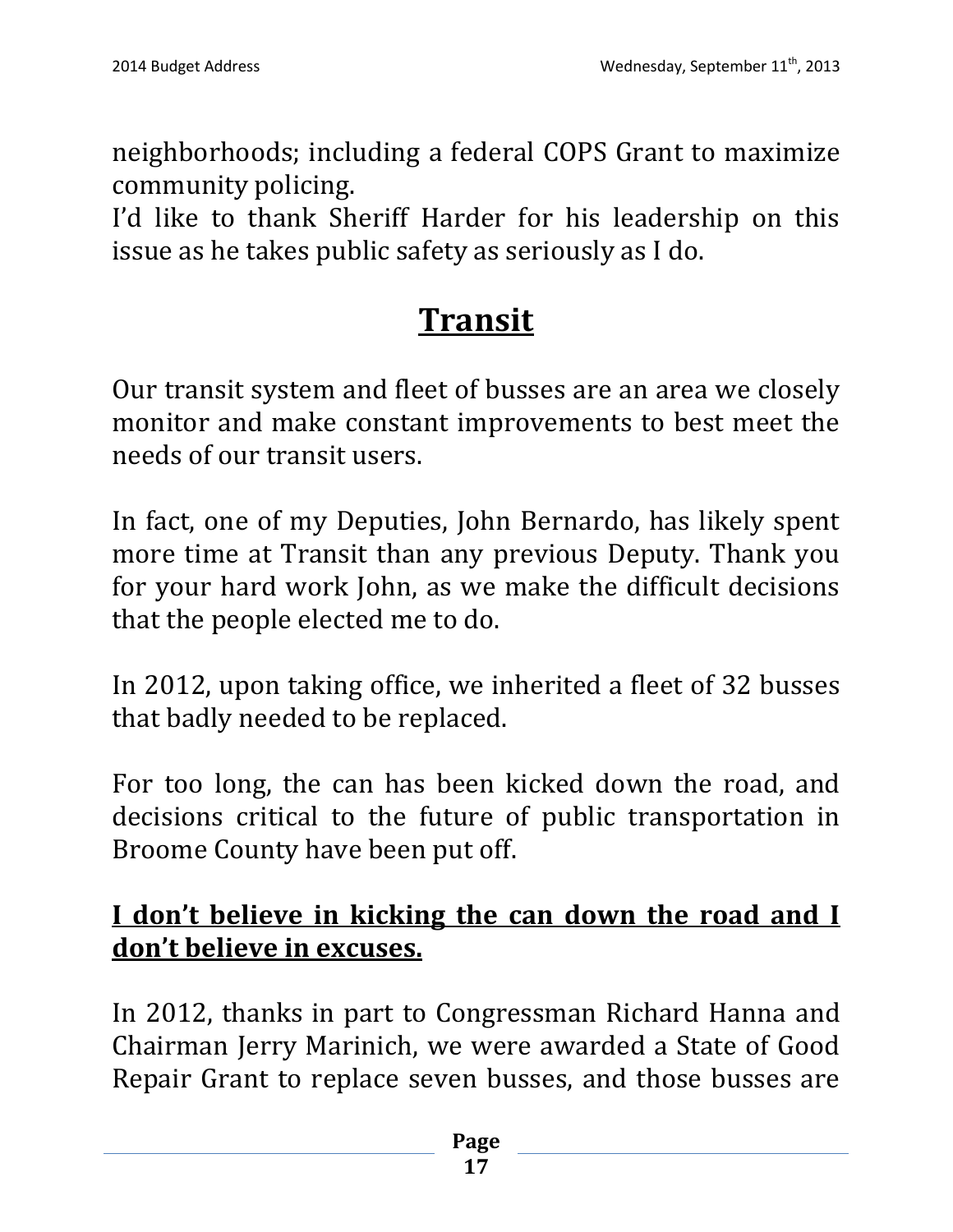now on order.

Unfortunately due to federal cutbacks, the State of Good Repair Grants are no longer available, but the need to replace 25 more busses remains a constant reality, which is reinforced every time a bus breaks down or is sidelined for repairs.

Rather than continue to kick the can down the road I have budgeted for the purchase of two more busses in 2014.

We are increasing our commitment to public transportation in Broome County.

We are meeting with the Johnson City School district and the Binghamton School district addressing issues and coming up with solutions to make sure that those in need of this service will have it.

We are not prepared to cut bus service or raise rates in 2014, but we will continue to closely monitor ridership levels and route efficiency so that, as long as Broome County is in the bus business, we offer fair and reliable transportation for all Broome County residents.

But I will tell you today that nothing is off the table when it comes to Transit, including possible privatization. Private enterprise spends on average approximately 35-40% of their budget on salaries and benefits. In the case of our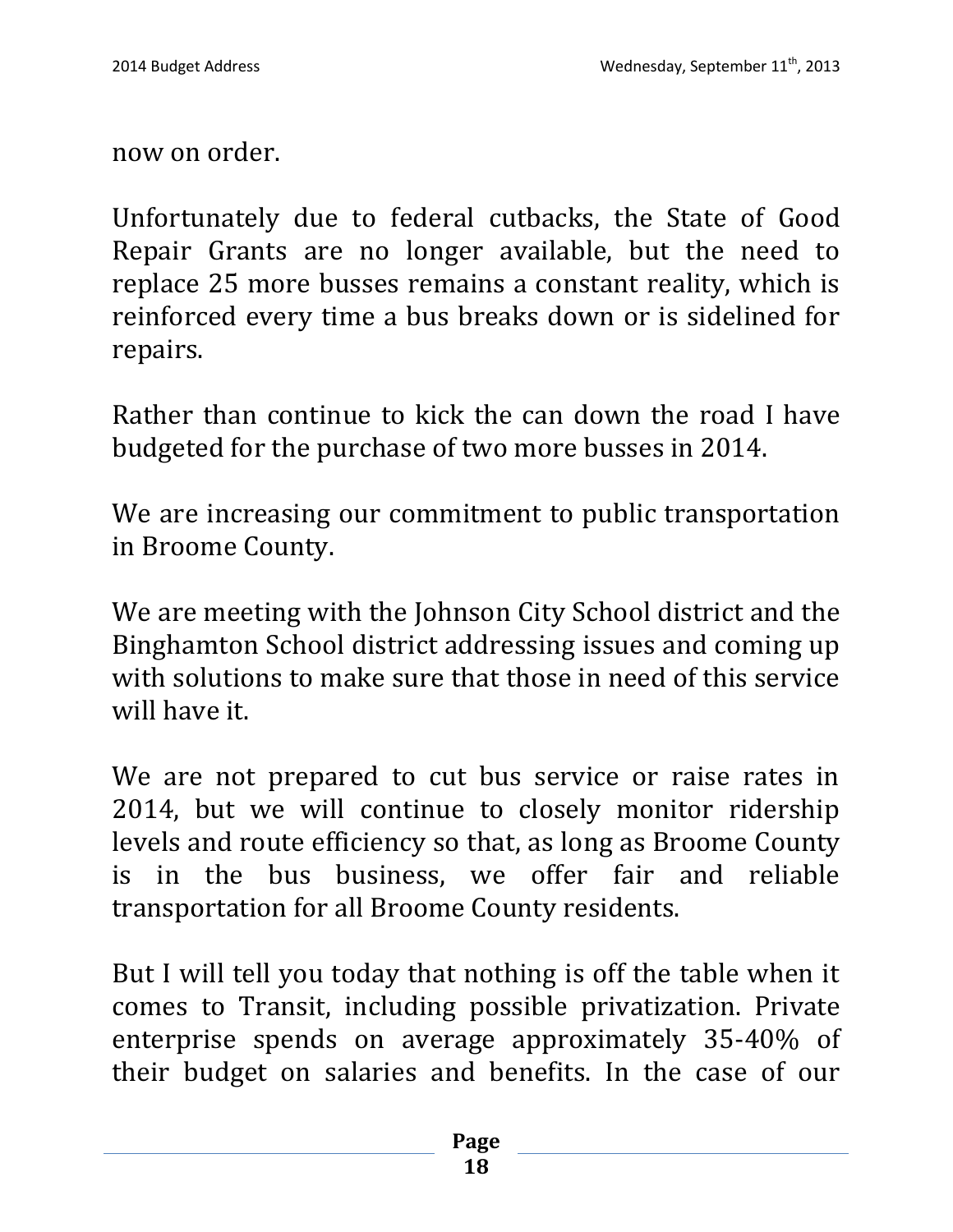Transit operation, salaries and benefits equates to approximately 60% of the operating budget.

We are left with few choices to make the system work for those who use it, at a cost that is fair to our taxpayers.

If we didn't explore every possible avenue, I wouldn't be doing my job as County Executive, and our residents deserve the best and nothing less.

Transit is not the only Department where we continue to see soaring costs, with little relief in sight.

## **Willow Point**

Willow Point Nursing Home is a fine facility that offers outstanding care, but due to ever-changing federal and State reimbursements, we are not able to manage costs nearly as well as we manage resident care.

I'd like to thank Deputy County Executive Bijoy Datta who oversees management of Willow Point. Bijoy spends more time at Willow Point than any other facility, but his service to our Nursing Home is invaluable.

And I would like to congratulate our staff on great accomplishments; Willow Point is improving every single day, and that is a testament to our leadership and dedicated staff.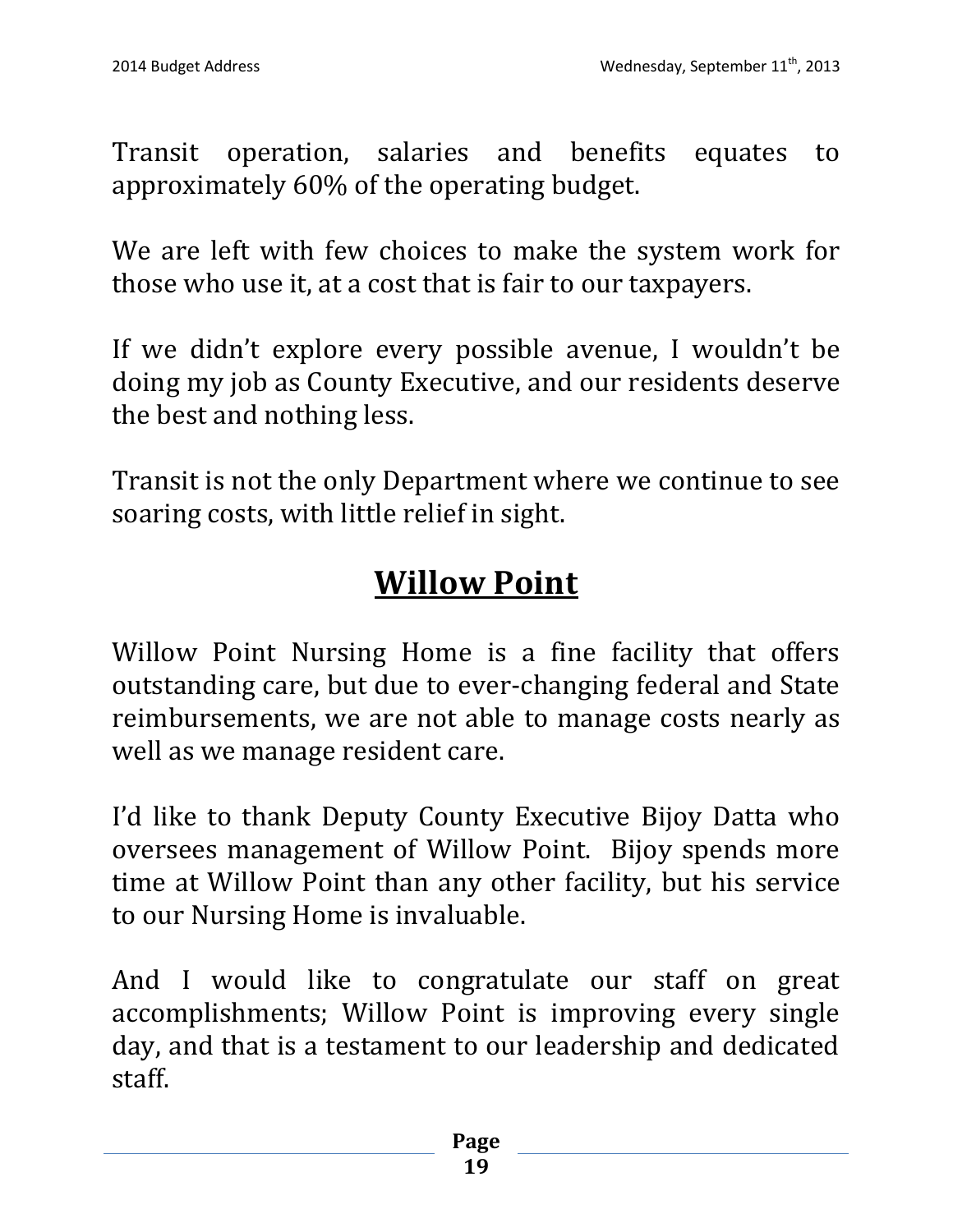This year we completed yet another project that was put off in the past, as we installed a new sprinkler system throughout the Nursing Home.

This was a major project that took many months of planning and the cooperation and talent of many departments including our Department of Public Works and the Nursing Home staff, who completed the installation of the new system with as little possible impact to our residents.

But again, the can had been kicked down the road for far too long, and we were given a deadline of August  $13<sup>th</sup>$  of this year to complete the project. We did it, but not without significant extra expense which could have been avoided had this project been done years ago, when it was first mandated.

The safety of our Nursing Home residents and the peace of mind of their family members should never be compromised.

Unfortunately, in 2014, we must allocate another \$1.24 million in property tax support to Willow Point for increased operating expenses.

In total, Broome County property taxpayers will now be subsidizing the Nursing Home to the tune of \$3.7 million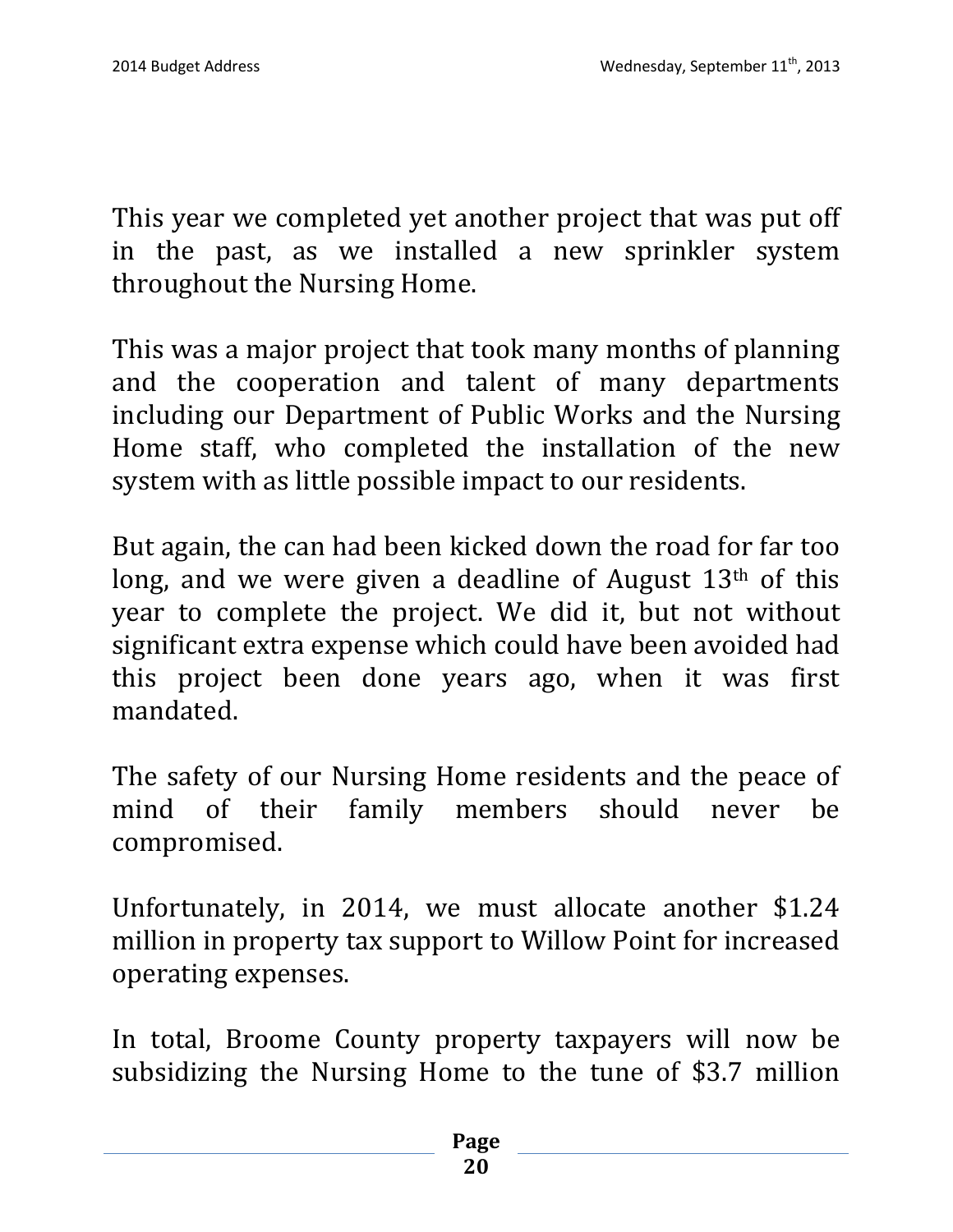annually.

In 2012 our Sell/Lease Task Force recommended we look at getting out of the Nursing Home business in the long term.

As we continue to map a future plan for the Nursing Home we will meet the short-term challenges that we are dealt from the Federal and State governments to insure the quality of care we offer our residents is the best and nothing less.

And I must stress, there is no *for sale sign* in front of the Nursing Home right now. I'm not proposing to sell the facility in this Budget.

We're very proud of the many successes at Willow Point, just as we are proud of our advances in education.

#### **SUNY Broome**

Quality education is essential to the future of Broome County, and SUNY Broome is a shining example of education at its best.

I'm a very proud alumnus of SUNY Broome, and I know firsthand that a quality education at this institution means unlimited possibilities.

Under the leadership of President Kevin Drumm, SUNY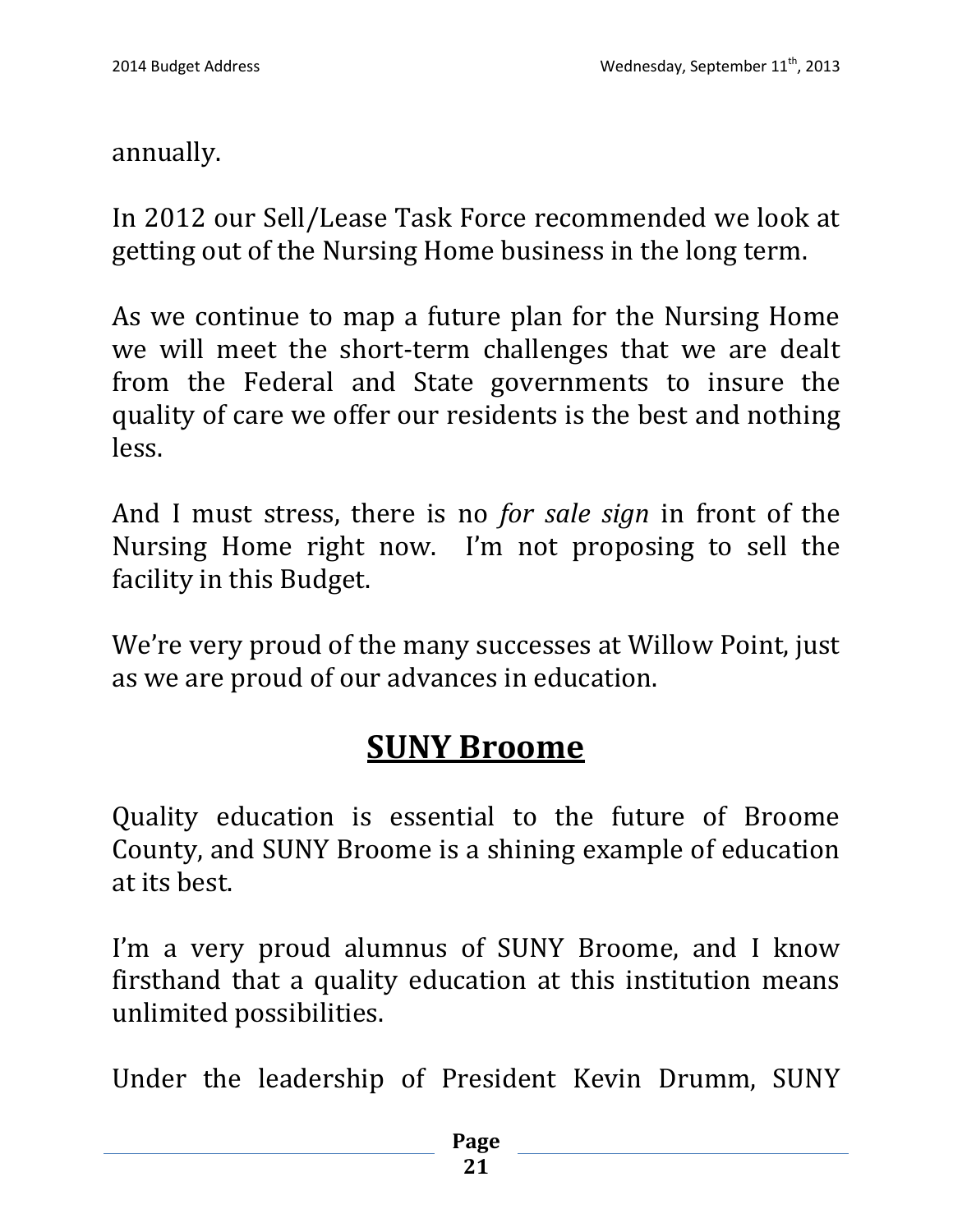Broome is undergoing some of the largest construction projects and program overhauls in its history.

The newly completed Natural Science Center and the Student Village dorm project, to be opened in August 2014, are wonderful improvements to further advance SUNY Broome in attracting new students and increasing enrollment numbers.

And new Degree programs in a wide-variety of fields will make SUNY Broome the choice of more and more students as we make education a top priority in Broome County.

To that end, and in addition to our large capital commitment to the campus, the County is increasing our funding to SUNY Broome by \$137,000 to invest in the education of our residents and those who come to Broome County to prepare for their future while receiving a world-class education that will open doors and opportunities to help students fulfill their dreams.

To be able to help fund essential projects to grow education opportunities we must also continue to find savings across the board.

#### **Energy Development**

We are making great progress in our newly formed Office of Energy Development.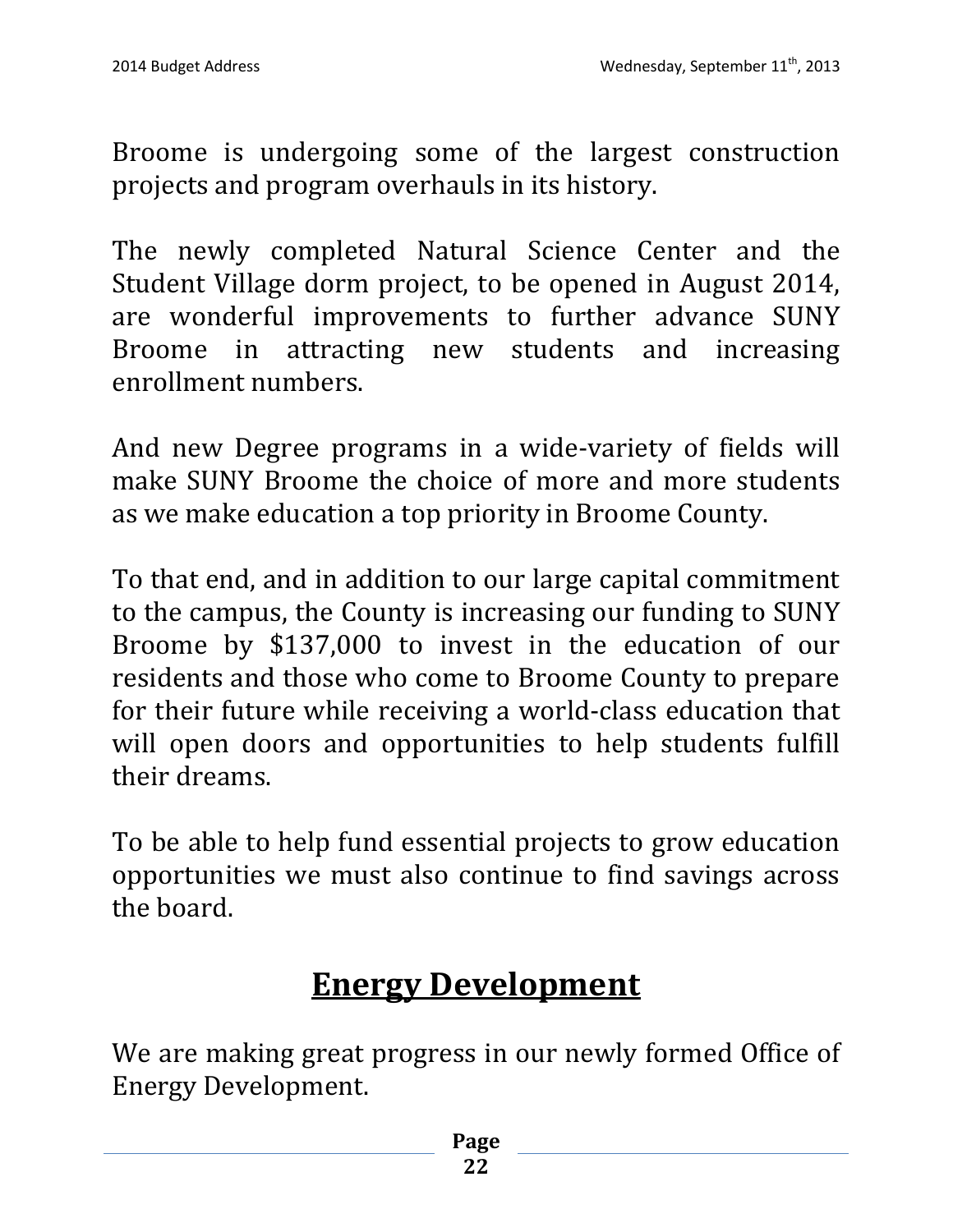Since its inception we've made major strides in planning for our County's energy future and educating County residents and businesses on energy efficiency and how to save on their bottom line.

Rebate checks totaling \$34,000 are even beginning to come in, reimbursing the County for energy-efficient projects like our LED lighting and HVAC systems at the Arena, and we anticipate many more rebates to follow.

The Office of Energy Development is now completing our Strategic Energy Plan for Broome County and an analysis of conversion of County vehicles to compressed natural gas.

We continue work on a Natural Gas Resource Guide, so when and if the Governor and DEC approve Safe Natural Gas Drilling in New York, we can hit the ground running and work with municipalities and landowners to safely facilitate this rewarding process here in Broome County.

The Office of Energy Development will soon become essential to every Department realizing savings each year as energy costs decrease and efficiency increases.

## **Moxie**

My 2014 Budget is a realistic and responsible look at where we are today and where we need to be in the short and long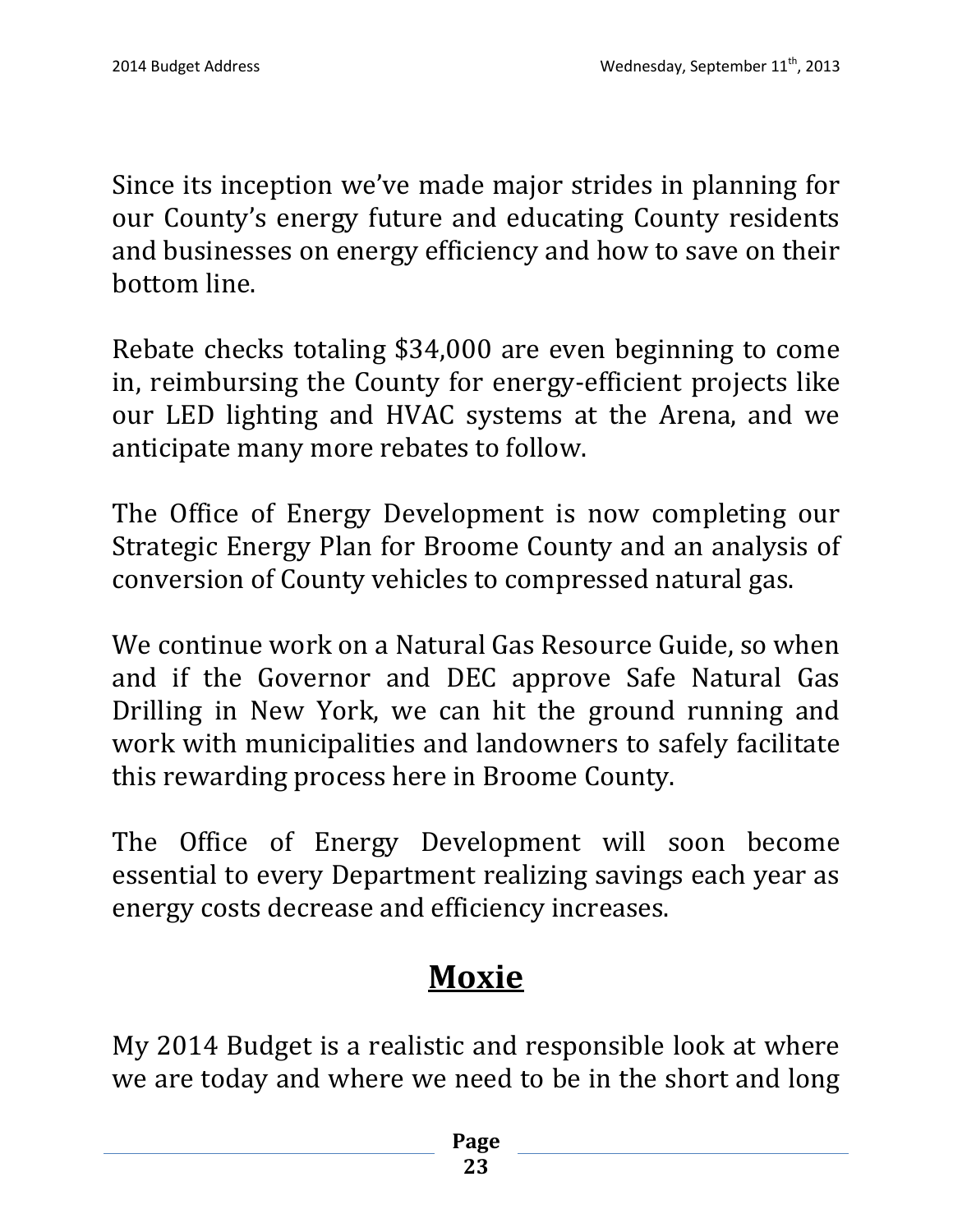term to get Broome County back on track to prosperity.

This Budget is a Budget for all 200,000 residents of Broome, not just the 2,000 employees who take home a paycheck from the County.

It's time that we all acknowledge who we work for and why we come to work every day.

#### **County government exists to support the residents of Broome County; the residents of Broome County don't exist to support County government; it's time we get that straight.**

These are challenging times that call for determination, leadership, teamwork and moxie.

We didn't get into this mess overnight, and we're not in the clear just yet, but there is light at the end of the tunnel.

I truly believe Broome County's brightest days are ahead, and my plan will help get us there.

Thank you for this opportunity to present our proposed 2014 Budget to you. I hope and encourage all Legislators to visit my staff and me so that we may answer your questions and address your comments.

This process isn't about political parties or elections but it is